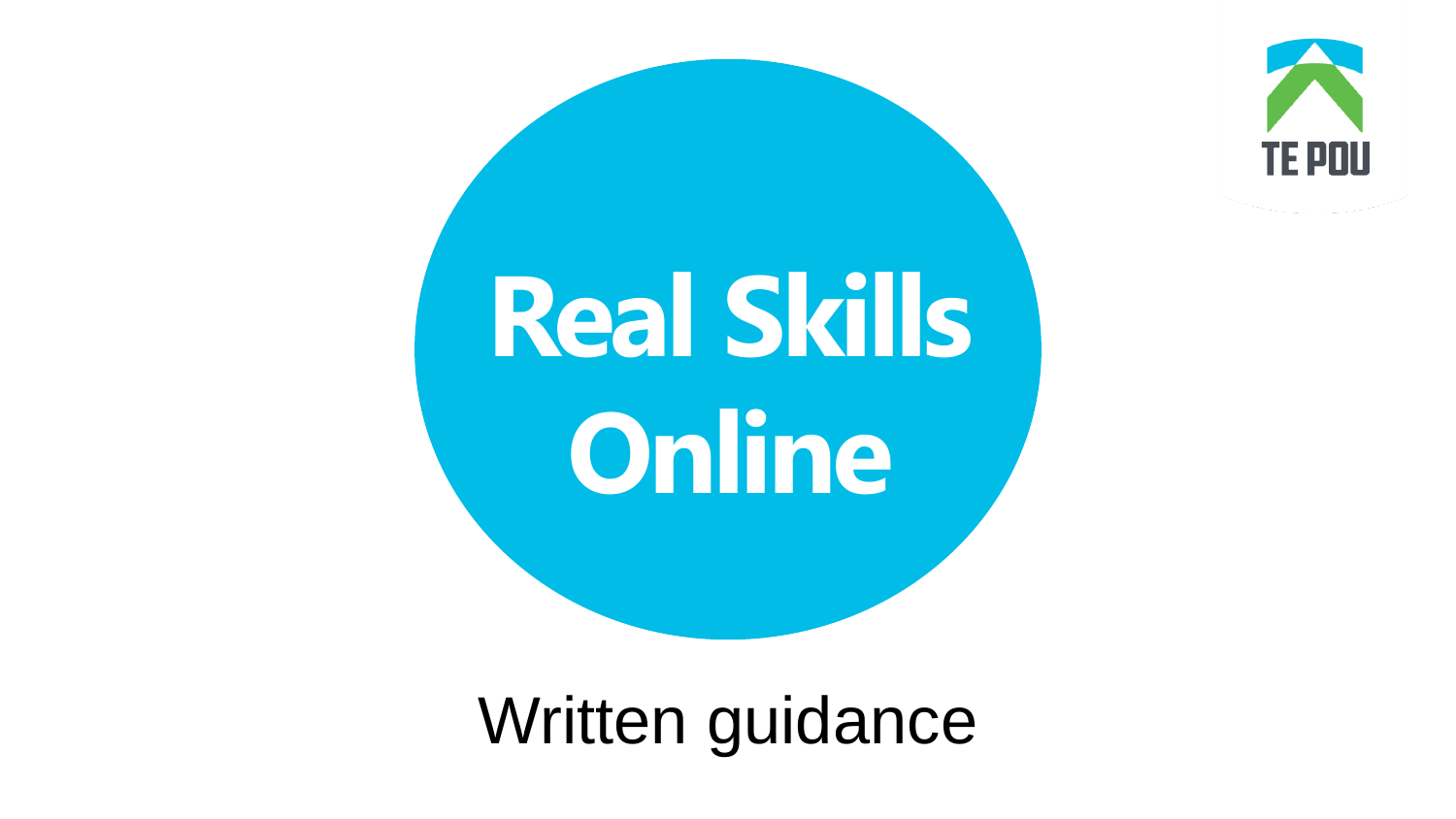# **Welcome to Real Skills Online**

Real Skills Online Champion's will sign up their organisation's employees to Real Skills Online. You will receive an automated email from realskills@tepou.co.nz inviting you join to Real Skills Online. Follow the link in this email to access Real Skills Online.



### Welcome to the Real Skills Online assessment tool

Kia ora

You have been invited you to join Real Skills Online.

Click here to enter Real Skills Online.

Use this link any time you want to access Real Skills Online.

### What is Real Skills Online?

Real Skills Online is a workforce development tool with self-assessments for anyone working in the health and disability sectors to develop the knowledge, skills, values and attitudes when working with disabled people or people and whānau with mental health and addiction needs.

You can track your knowledge and skills in several frameworks, such as Let's get real. It's free, easy and fun!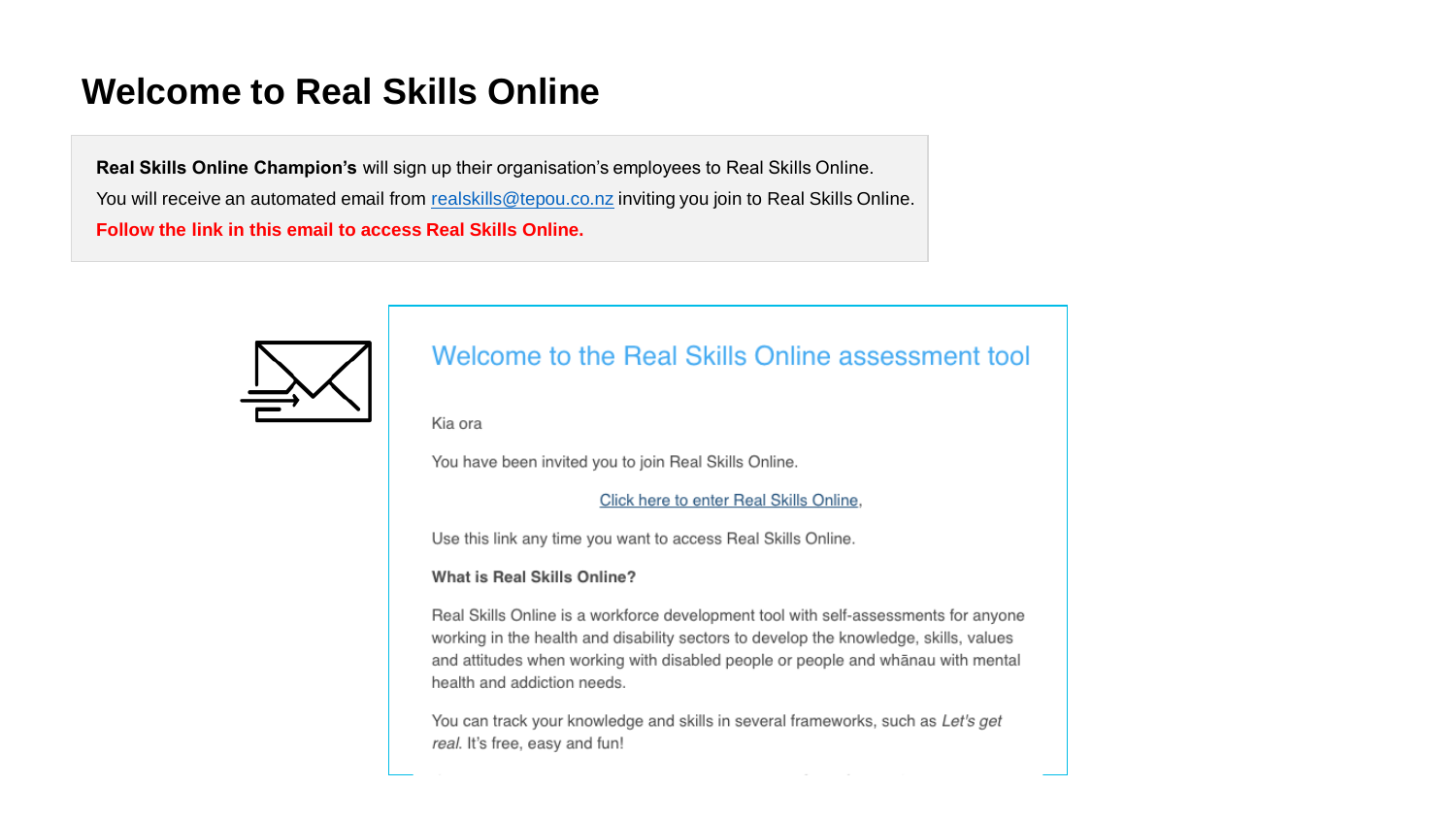# Real Skills Online landing page: **My Dashboard**

My Dashboard is your Real Skills Online landing page. Here you will find your individual **in progress** and **completed** assessments.

Begin a new assessment by clicking **Let's get started**

View your individual results by clicking **View results**

You will see some tabs at the top of the page: **Resources for learning, Frameworks, Team results, Team summary, People and teams, and Help.** 



View all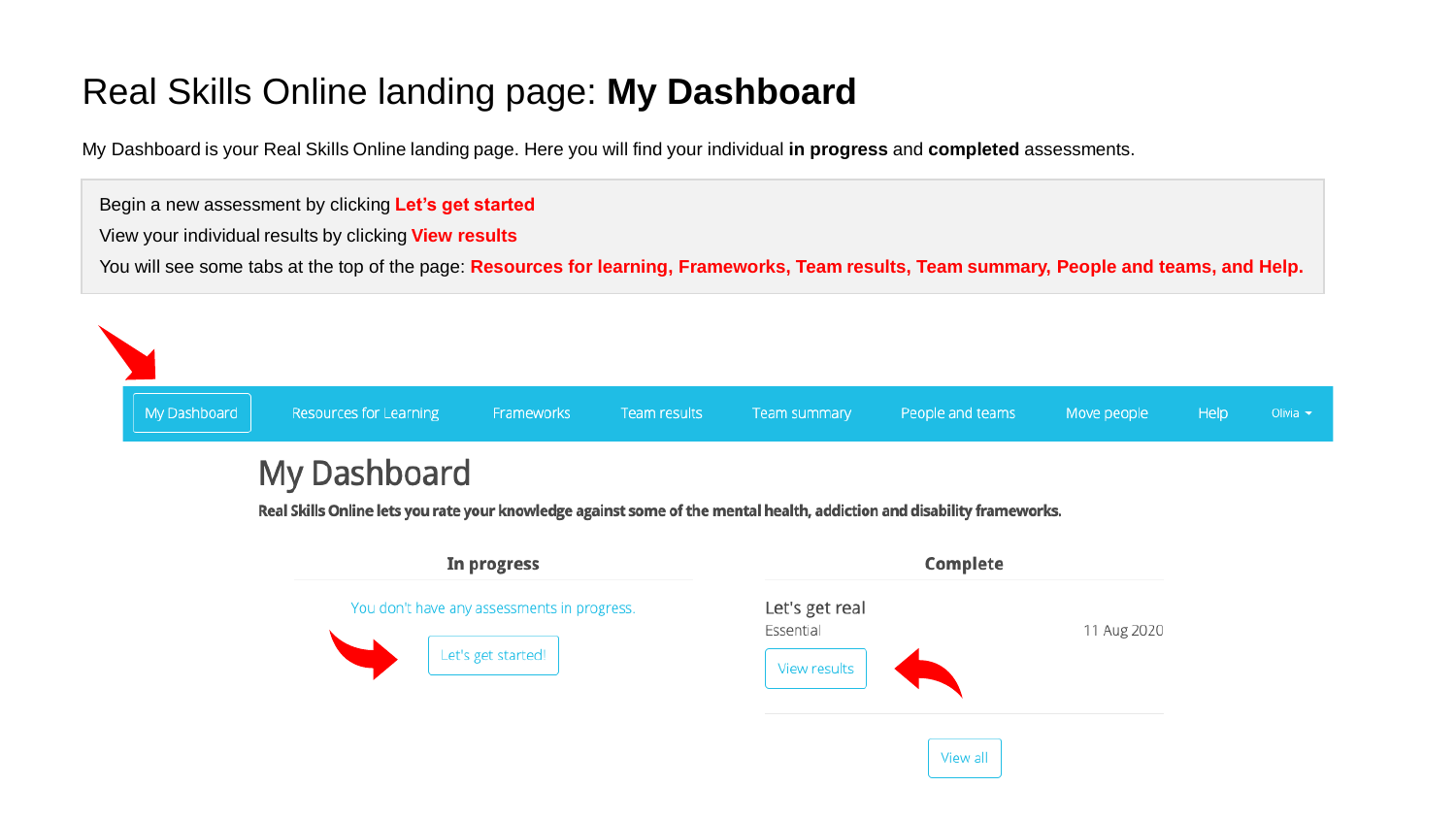# **Select a Framework**

Choose a framework to complete a self-assessment against. These include:

- *1. Let's get real*
- *2. Let's get real:* **Disability**
- **3. Te Whare o Tiki**
- **4. And Competencies for the peer workforce**

Click **Start.**

My Dashboard Resources for Learning

Frameworks

### Frameworks

Here are the frameworks you can complete a self-assessment against. Click Start to begin.

### Let's get real

The Let's get real framework describes the essential values, attitudes, knowledge and skills we need to deliver effective services in partnership with people who have mental health and addiction needs, wherever and whenever they are in contact with health services. As such it applies to everyone working in health.



### Let's get real: Disability

An assessment of the essential knowledge and skills needed to deliver quality services to disabled people, and their families and whänau.



### Te Whare o Tiki

An assessment of the knowledge and skills required to effectively respond to the needs of people with co-existing mental health and addiction problems, and their families and whānau.



Competencies for the peer workforce: Core competencies + Peer support work

An assessment of the ten core competencies necessary for peer support workers in the mental health and addiction service user, consumer and peer workforce.



### Competencies for the peer workforce: Core competencies

An assessment of the seven core competencies necessary for the mental health and addiction service user, consumer and peer workforce.



### Competencies for the peer workforce: Core competencies + Consumer advisors

An assessment of the ten core competencies necessary for consumer advisors in the mental health and addiction service user, consumer and peer workforce.

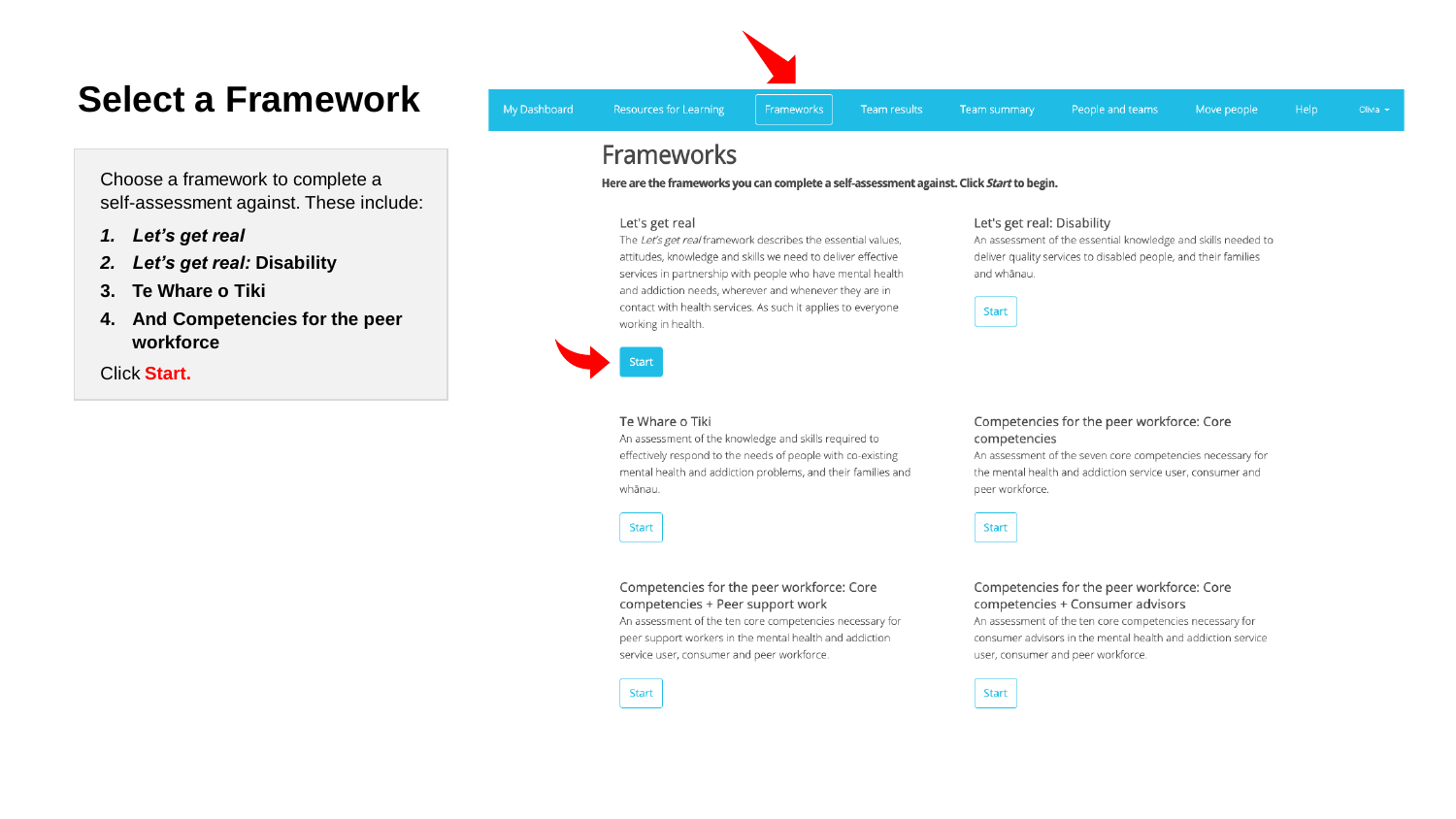# *Let's get real*

### **The intent of** *Let's get real* **is to:**

- have shared values and attitudes when working with people and whānau with mental health and addiction needs.
- develop the knowledge and skills of the workforce described in the seven Real Skills.

Familiarise yourself with the *Let's get real* **values**  and **attitudes**.

Click on the **values** and **attitudes** tabs

You might also find the glossary of **Māori terms**  helpful **"click to view it now".**

Choose an assessment level: **Essential, Enhanced or Leadership.** Each has a description for who these indicators apply to.

Click **Start now.**

# Let's get real

The Let's get real framework describes the essential values, attitudes, knowledge and skills we need to deliver effective services in partnership with people who have mental health and addiction needs, wherever and whenever they are in contact with health services. As such it applies to everyone working in health.

### **Before you get started**

Familiarise yourself with the Let's get real values and attitudes by eltering on the buttons below. You might also find the glossary of Mãori terms helpful. You can go this at anytime from the drop down menu,  $\oint r$  click to view it now.

### Select your level to begin an assessment

Now begin your assessment by selecting from the three levels below. We recommend starting at the Essential level before completing other levels based on your work role and experience.

### Values

**Attitudes** 

## Select an assessment level

### Essential

These indicators apply to everyone working in health regardless of context, organisation, role or profession, including people working in voluntary roles.



### Enhanced

These indicators build on and are additional to the essential indicators. They apply to everyone working in mental health and addiction support work and clinical roles, and others who want to further develop their skills to work effectively with people experiencing mental health and addiction needs.

Start now

### Leadership

These indicators apply to everyone who is leading, guiding, supporting, educating and resourcing the work of others in health: for example, clinical directors, senior clinicians, portfolio managers, service managers, consumer and peer leaders, mentors, educators, professional advisors, general managers, team leaders, chief executives and board members.

Start now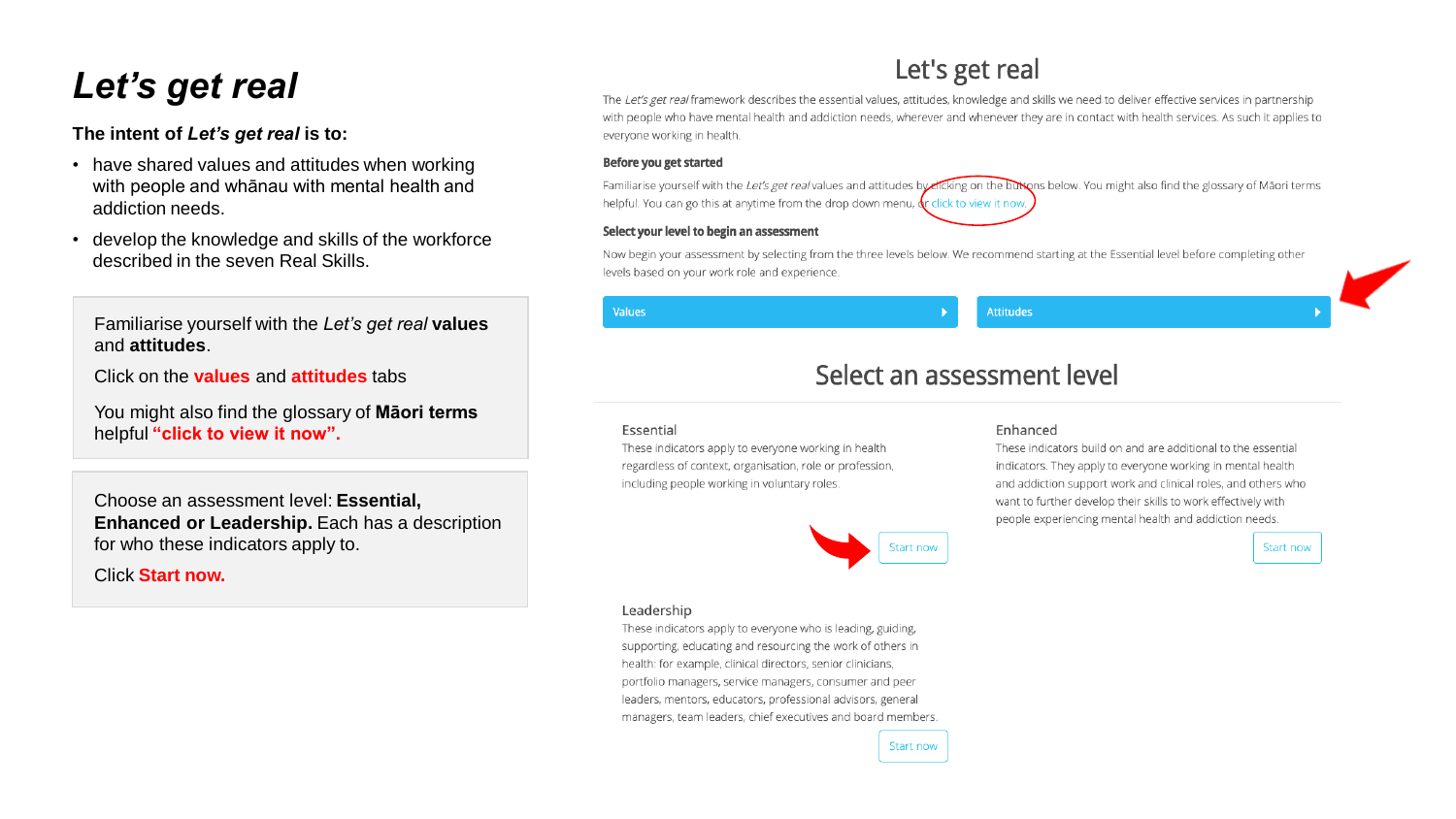# **Completing a self-assessment**

Identify areas of the seven Real Skills where you are competent and areas where you might need development.

After completing your assessment of each Real Skill, click Save and continue to move onto the next Real Skill.

> **Seven Real Skills**

### Working with people experiencing mental health and addiction needs

Working with Māori

Working with whānau

Working within communities

Challenging discrimination

Applying law, policy and standards

Maintaining professional and personal development

# Let's get real > Essential

### Working with people experiencing mental health and addiction needs

Everyone working in health engages meaningfully and works in partnership with people who experience mental health and addiction needs, and focuses on the person's strengths to support wellbeing and recovery.

### Expected outcome

People accessing health care have their mana protected and enhanced, experience respect, engage in shared decision-making and receive support to achieve their health and wellbeing goals.

### Engagement

Warmly welcomes and appropriately greets people and whanau accessing services



Establishes a connection and rapport with people accessing services



Invites people accessing services to bring support person/people





**Save and continue**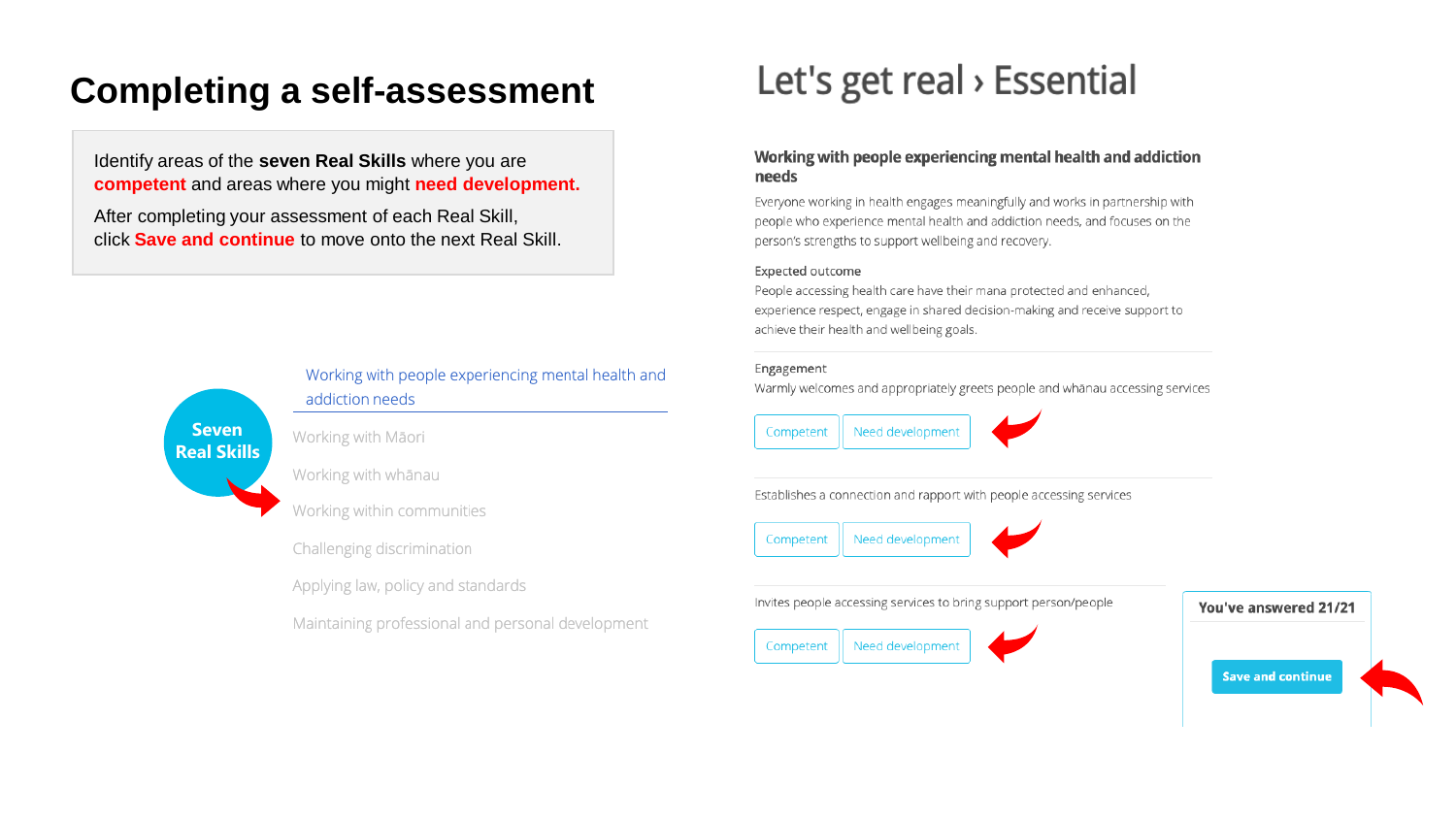# **Viewing individual results and making an action plan**

View results online and **download your results** as a pdf

**Create an action plan** for the areas where you need to develop your knowledge and skills. Your organisation may have a template available, or **download the Real Skills Online action plan** template.

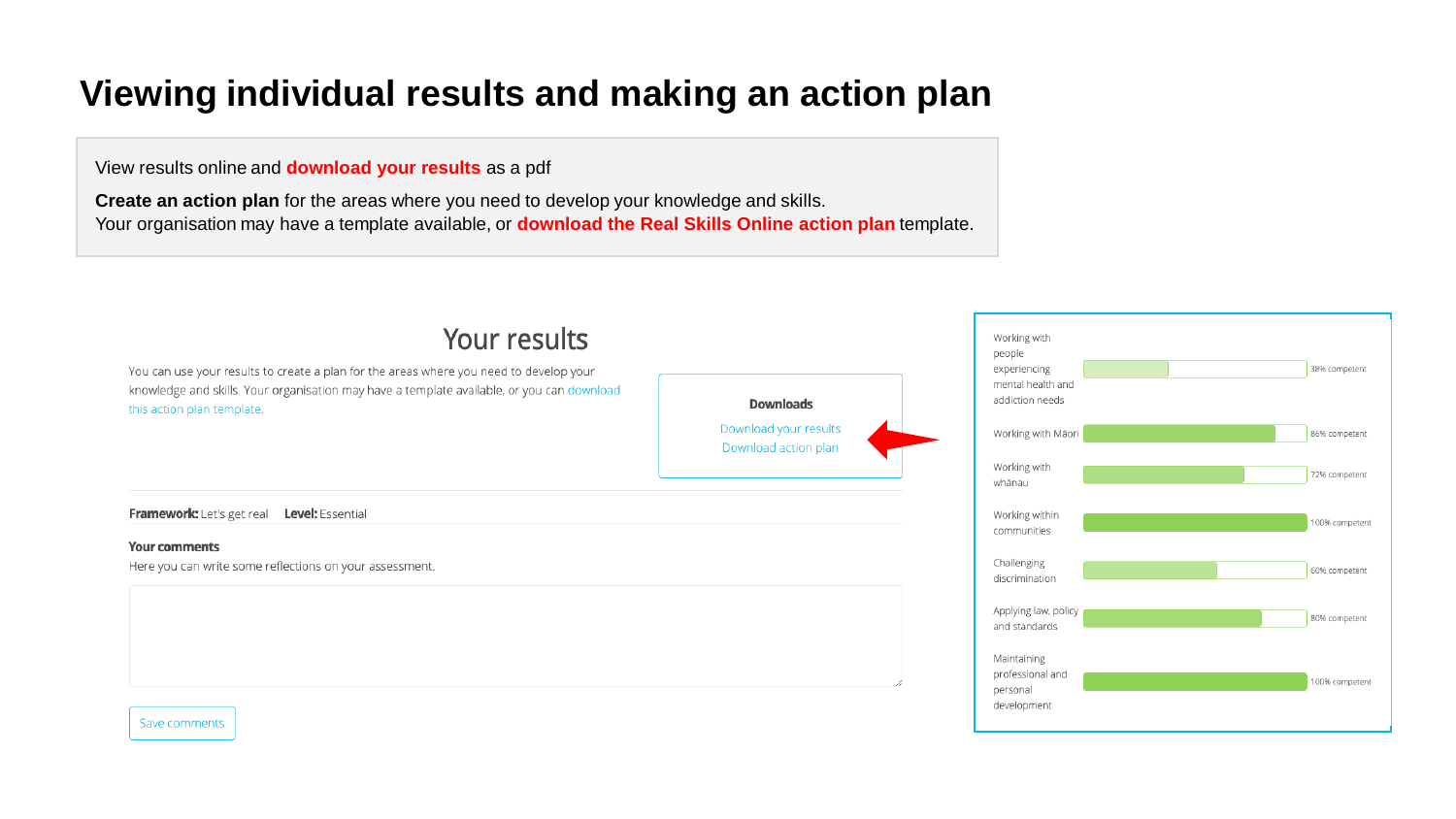# Increasing your knowledge and skills

Resources for learning will increase your knowledge and skills in the Let's get real values, attitudes and seven Real Skills, at the essential, enhanced and leadership levels.





### Complete Working with Maori e-learning

- Te Kete Ararau is an app developed by Oranga Tamariki. It is an interactive learning resource intended to support day-to-day mahi (work) when engaging with Māori young people and their families. The app includes pronunciation of vowels, greetings and iwi, as well as examples of karakia and waiata
- Te Taura Whiri i te Reo Māori (Māori Language Commission) website provides language resources such as posters, booklets and wallet cards about Māori greetings, phrases and pronunciation
- Te Kähui Mängai (Directory of Iwi and Māori Organisations) is an online tool used to find out basic information about iwi, hapū and marae.
- Kaitakawaenga (Māori liaison) video from the Health Quality & Safety Commission highlights the importance of establishing rapport and understanding Māori customs in health services.
- Whānau Ora information and contact details are available on the Te Puni Kōkiri (Ministry of Māori Development) website. Whānau Ora providers and initiatives help connect whänau with appropriate services and support to achieve better outcomes in a range of areas including health, education, housing and employment.
- Te Whare Tapa Whā section on the Ministry of Health's website provides a brief overview of this Maori model of health developed by Sir Mason Durie.
- He Korowai Oranga Māori Health Strategy sets the overarching framework that guides health and disability services to achieve the best health outcomes for Māori.
- Rongoā Māori: Traditional Māori healing on the Ministry of Health's website provides a list of funded rongoā Māori providers across Aotearoa.
- Waka Huia spotlight on Moe Milne is a video that highlights the importance of te reo Māori and cultural identity in wellbeing
- Like Minds: Wairua spirituality is a video from Like Minds, Like Mine that explains the concept of wairua and its importance to Māori tāngata whai ora and whānau. Waka Huia spotlight on Dr Aroha Yates-Smith also highlights the importance of wairua for Māori.
- 100 Mäori leaders in mental health showcases key people who have made an impact on Mäori mental health
- Te Au is the National Māori Suicide Prevention Centre of Aotearoa. The website provides information about Māori suicide prevention initiatives across the country.
- Depression.org.nz is a website for people and whānau who are looking for information or support. It features informative videos from Māori clinicians and kaumatua advice.

### Enhanced level resources for everyone working in mental health and addiction roles

- Te Rau Ora provide resources that highlight the importance of te reo Māori, te ao Māori, and Māori models of practice in mental health and addiction.
- Figure Reo Hapai The Language of Enrichment by Keri Opai provides a collection of Maori words and terms that adequately and accurately reflect the best use of te reo Māori in the mental health, addiction and disability sectors now and into the future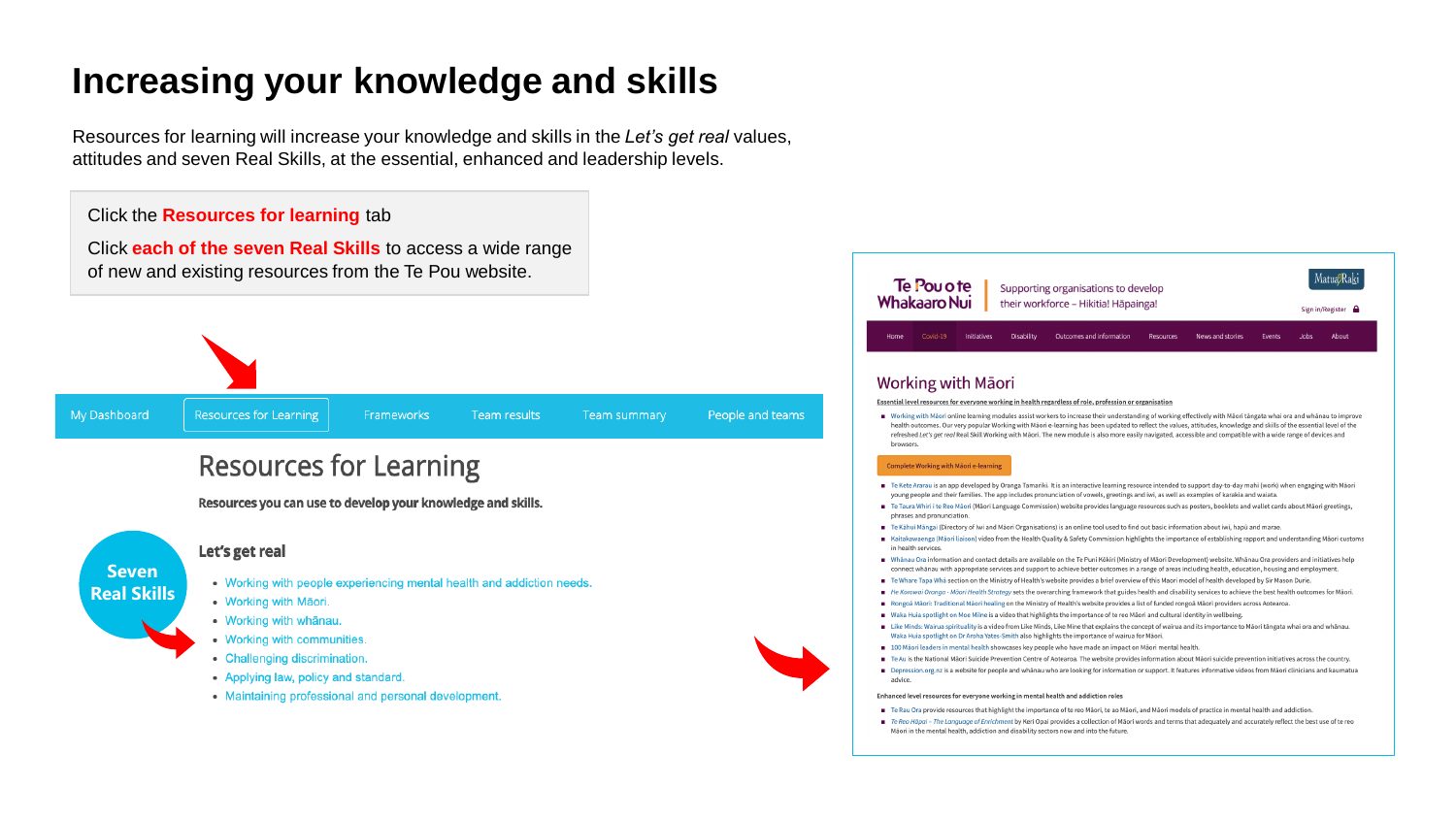# **Help**

Click Help to find a number of frequently asked questions.

If you need some help or have a query, please contact your organisations Real Skills Online Champion.



### Help

If you need some help or have a query about this website, please contact **realskills@tepou.co.nz**.

### **Frequently asked questions**

### What is Real Skills Online?

Real Skills Online is a workforce development tool, created by Te Pou Limited. It has been designed using existing competency frameworks to help readily identify areas individuals and the wider workforce need to develop to enhance engagement with tāngata whai ora.

Why assess against these frameworks?

What should I do with my results?

Can managers see my results?

For the Let's get real frameworks, which level should I do?

What happens if I switch employers?

The webpage looks weird!

Why can't I see the reports tab?